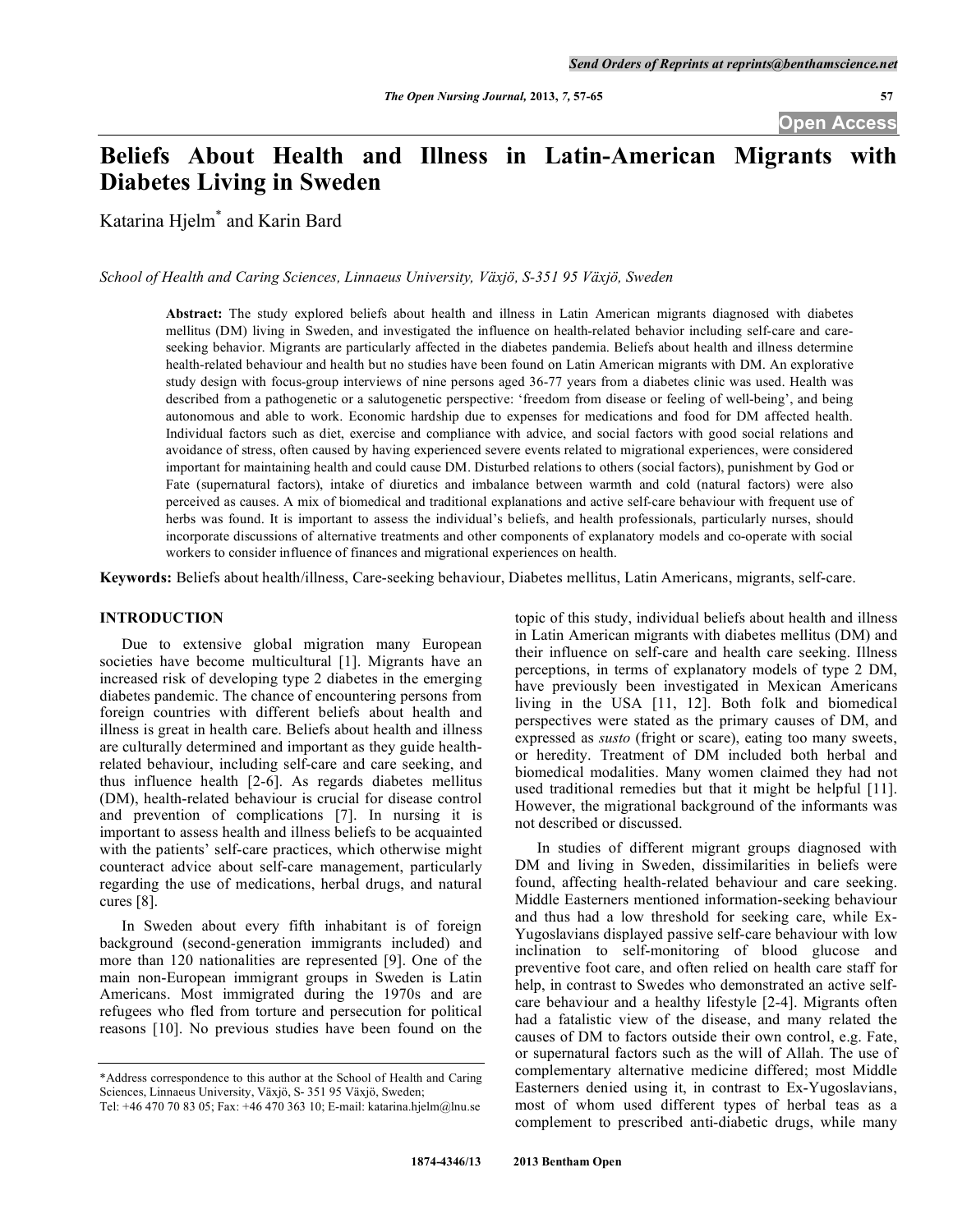Swedes used varying forms of alternative medicine, for example acupuncture, reflexology, healing, and different types of natural remedies to cure diabetes-related problems such as headache and joint pains.

 The aim was to explore beliefs about health and illness in Latin American migrants diagnosed with DM and living in Sweden, and to investigate the influence on health-related behaviour including self-care and care-seeking behaviour.

# **MATERIALS AND METHODOLOGY**

# **Design**

 Focus-group interviews were held in a qualitative exploratory study. Group interaction facilitates the respondents' ability to express and clarify their beliefs, and also encourages participants to disclose behaviour and attitudes that might not consciously be revealed in one-onone situations [13]. The technique has been considered particularly appropriate in the verbalisation of different cultural beliefs and values, and emphasises the participants' own perspective.

# **Participants**

 A purposive sampling procedure was used. Nine persons born in Latin American countries and living in Sweden participated. Criteria for inclusion were: diagnosis of DM, duration of DM  $>1$  year, age  $\geq$  20 years, without known psychiatric disorder. All respondents had their basic management in primary health care settings, with outpatient management at health centres based on general practitioners and nurses, and were recruited by health care staff according to set inclusion criteria.

# **Data Collection**

 Data were collected through focus-group interviews. A thematised interview guide was used, with open-ended questions including descriptions of common problems related to DM. The interview guide was designed based on previous studies of persons with DM [2-4] and review of literature. Themes investigated were: content of health; factors important for health; causes, explanations and perceived consequences of diabetes; health-restorative activities; and care-seeking behaviours.

 An individual standardised interview lasting for about 15 minutes, focusing on socio-demographic and medical data, was carried out before the group sessions to establish friendly contact and protect confidentiality in the group setting. The focus-groups were led by a female diabetes specialist nurse (first author) not involved in the management of the patients or in the clinic. A certified Spanish-speaking interpreter was used and the sequential interpretation technique (word for word) was applied. The interviews were held in round-table form in secluded rooms outside the clinic and respondents were grouped by gender. In order to maximise exploration of differences within the group setting, people of different ages, time of residence in Sweden, duration of DM and treatment were brought together [13]. Each focus-group comprised two to four persons, groups were held repeatedly two to four times, in free-flowing discussions lasting 1.5-2 hours, and were audiotaped and transcribed verbatim. The first session was used as

a pilot test (included in the study) [13] and minor changes were made in the wording and sequencing of questions.

# **Ethical Considerations**

 The study was approved by the Lund University Ethics Committee, and was carried out with written informed consent and in accordance with the Helsinki Declaration.

# **Data Analysis**

 Collection and analysis of data proceeded simultaneously until no new information was added [13]. The analyses followed the method established for focus-groups by Krueger & Casey [13], as previously described [2-4]. The aim was to be open to as much variation in the material as possible, searching for regularities, contradictions and patterns by comparing respondents' statements. The intention was to describe the data as closely to the material as possible and to avoid explorations on an interpretive level, which is important in studying culturally determined beliefs [14]. The lay model of illness causation [15] and the model for care-seeking behaviour [16] provided a broad theoretical framework to assist the deductive-inductive analysis [14]. In content analysis, analytical categories are often developed from different theoretical frameworks and applied to the data. Data not deductively covered by the chosen framework formed the basis for developing categories inductively from the data. Examples of the coding procedure are presented in Tables **2** and **3**.

 To increase the trustworthiness of the findings, the transcripts from the sessions were analysed independently by two researchers [17], a diabetes specialist nurse and a general nurse (first and second authors), and comparisons showed high agreement. Credibility is also enhanced by presenting data as categories and subcategories with illuminative quotations, and describing the audit-trail as thoroughly as possible.

# **RESULTS**

 Six women and three men, aged 36-77 years (Md 65), born in Latin American countries (Chile 7, El Salvador 1, Bolivia 1) with a median time of residence in Sweden of 17 years (range 6-30; Table **1**) participated. All reported being refugees, and two had immigrated because of family ties. All except two had received their diagnosis of DM in Sweden, most were treated with oral agents, and were low educated.

### **Beliefs About Health**

 Health was described in all respondents within the category of individual factors and from four different perspectives: freedom from disease, a feeling of well-being, control/independence, and physical and intellectual health as essential for being able to work (see Table **2**).

 Feeling healthy was mainly ascribed to individual factors. Most discussed healthy diet and exercise and trying to feel mentally well, while some talked more generally about caring for oneself, but also a combination of individual and social factors, adding being together with the family and emphasising the importance of one's job:

> I need to eat properly, … and to exercise … you need to eat vegetables, fruit and fish. (F7)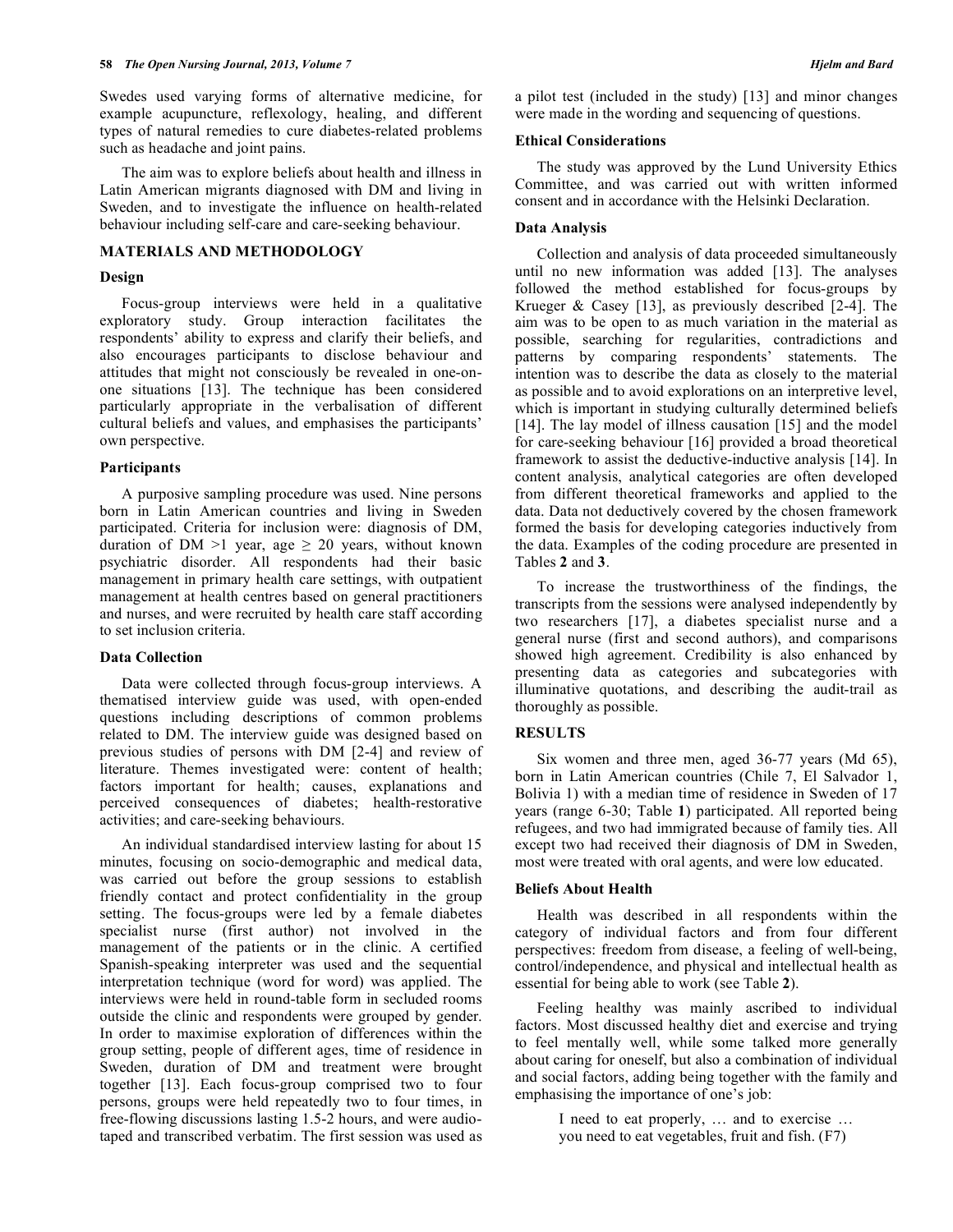To take it easy and look after yourself. (M2)

… being together with the family and my grandchildren, I think is important. (F8)

… it's work … My job. Firstly I like it and there are always interesting things happening. (M9)

| Table 1. | <b>Characteristics of the Study Population</b> |  |  |
|----------|------------------------------------------------|--|--|
|          |                                                |  |  |

|                                               | <b>Latin Americans</b><br>$(N=9)$ |
|-----------------------------------------------|-----------------------------------|
| Age $(yr)^1$                                  | 65 (36-77)                        |
| Female                                        | 6                                 |
| Male                                          | 3                                 |
| Time of residence in Sweden $(yr)^1$          | $17(6-30)$                        |
| Reason for immigration to Sweden              |                                   |
| Refugee                                       | 7                                 |
| Refugee with family ties                      | $\overline{c}$                    |
| Duration of DM $(yr)^1$                       | $7(3-30)$                         |
| Diagnosis of DM in Sweden (n)                 | 7                                 |
| Treatment of DM (n)                           |                                   |
| Diet                                          | 1                                 |
| Oral agents                                   | 3                                 |
| Insulin                                       | $\overline{c}$                    |
| Combination with insulin                      | 3                                 |
| Self-reported complications related to DM (n) |                                   |
| Eye                                           | $\overline{4}$                    |
| Kidney                                        | 1                                 |
| Heart                                         | 5                                 |
| Lower extremity                               | 1                                 |
| <b>Educational</b> level                      |                                   |
| $<$ 9 year                                    | $\overline{\mathcal{L}}$          |
| Upper secondary school (9-12 yrs)             | $\overline{2}$                    |
| University <2 yrs                             | $\overline{c}$                    |
| University $>2$ yrs                           | 1                                 |
| Students (n)                                  | 1                                 |
| Work (part/full-time) (n)                     | $\overline{c}$                    |
| Early retirement pensioners (n)               | $\overline{2}$                    |
| Old-age pensioners (n)                        | 4                                 |
| Family circumstances                          |                                   |
| Married                                       | 2                                 |
| Widow                                         | 3                                 |
| Divorced                                      | 4                                 |

<sup>1</sup> Values are medians (range).

 Factors of importance for health were related to individual factors. Most mainly talked about 'exercise and diet' (F3) or the 'emotional status … something that is not in agreement with my feelings' (F6) while some said they

didn't know as 'this is new to me' (M1) or 'nothing, as I can't accept this disease' (M1).

 All respondents considered their finances important for health, but only two said they could cope completely with the situation. The disease caused economic hardship because of increased costs for healthy food and medications. Some spoke of being unable to collect prescribed medications from the pharmacy or having to purchase by instalments.

> It's expensive … the cost is considerable. Before…the same food for the whole family and now you have to follow a certain diet … if you're prescribed medicine you have to go to the pharmacy and it's a big expense. (M1)

> The one who is working is unable to go to the social services to say that I have now had these expenses so I need compensation…When I buy medication…I have been lucky to…buy on credit…many …can't afford the medications. (F6)

> As regards finances … I can manage … I bake my own bread …I freeze it …(F8)

 Most considered instrumental tangible support (social factors) from the family or friends important for health in terms of practical help in following diet prescriptions, understanding the situation, and being able to discuss it with others. Finally, one man talked about the importance of medications (natural factors). Health care staff were seen as a source of help, support and control of DM. Some asked for informative support as they lacked information.

> when I'm depressed … sad and don't feel well … they touch me and take my hand … that brings peace. This human warmth … their benevolence in listening to me … even if we have language difficulties ... to try to understand how I feel. (F6)

 Factors considered harmful to health were mainly individual and social, such as stress and strained relations, making respondents feel depressed, angry or stressed. A few discussed influence of limited exercise and unhealthy diet with too much sugar:

> Stress … Housework and when you have...children. I get high blood pressure. (F5)

> Sugar… I have stopped … drinking alcohol … you have to take exercise all the time, then it's easier to keep blood glucose on a lower level. (M2)

 To maintain health and prevent complications related to DM, respondents talked about three main categories, two of these related to individual lifestyle, chiefly the healthy diet but also exercise and following prescribed medication, and one to social factors exemplified as good relations to others.

> … this thing about diet … Exercise, get out walking. Important to keep your weight … the same size. (F5)

> I follow the doctor's prescriptions … not to forget medication, take it at the right time. (F3)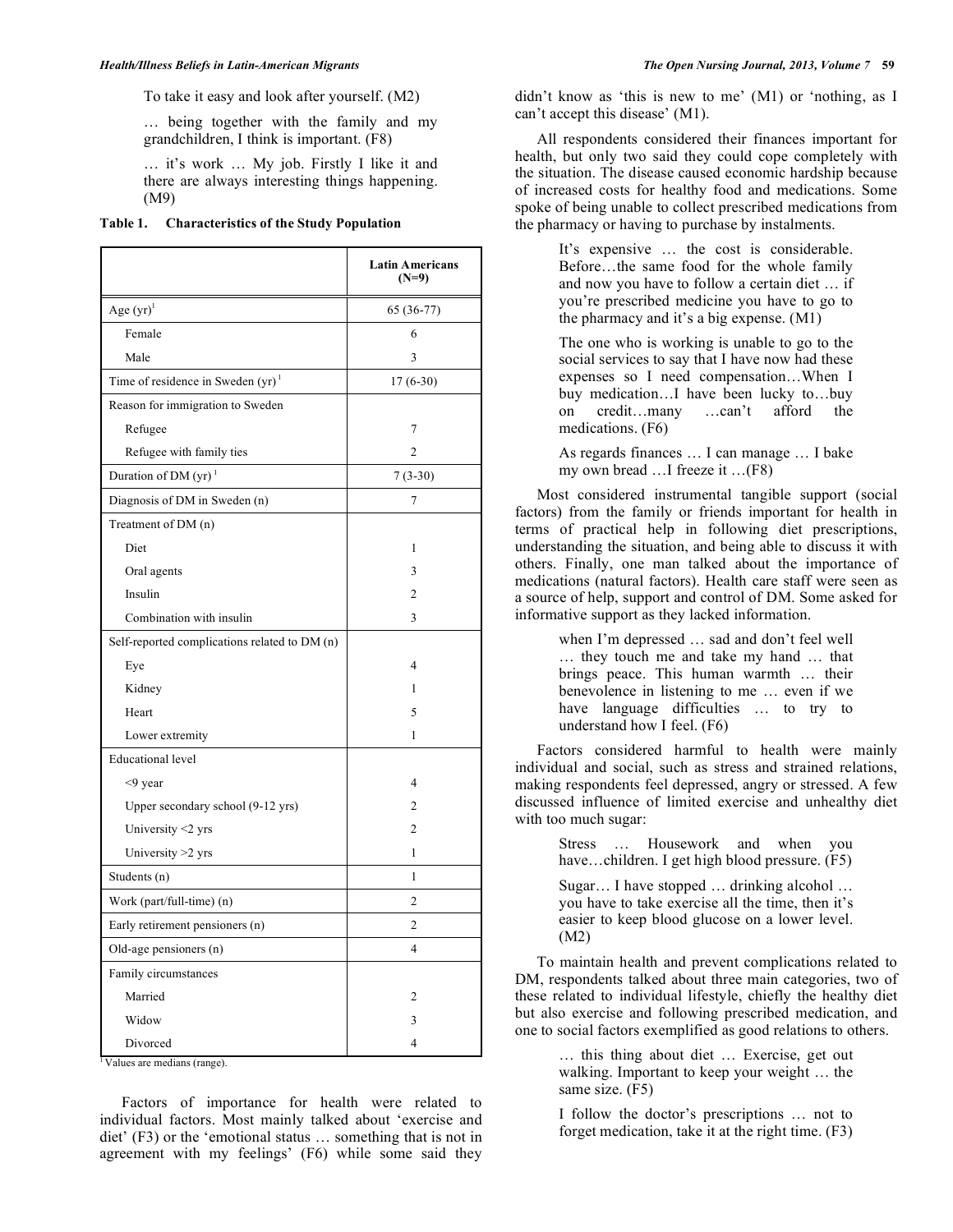#### **Table 2. Beliefs About Health**

| Main Analytical Category <sup>1</sup> | Subcategory                                                                  | <b>Ouotation</b>                                                                                                                                      |
|---------------------------------------|------------------------------------------------------------------------------|-------------------------------------------------------------------------------------------------------------------------------------------------------|
| Individual factors                    | Freedom from disease                                                         | 'that you do not have any disease' (F4)                                                                                                               |
|                                       | A feeling of well-being                                                      | 'to feel good' (F 3)                                                                                                                                  |
|                                       | Control/autonomy                                                             | 'to have control over oneself' (M1)                                                                                                                   |
|                                       | Physical and intellectual health as a<br>prerequisite for being able to work | 'Health allows me to work  work and health are related  a physical health<br>status  and a healthy mind so that one can function intellectually' (M9) |

1 Analytical categories according to the lay model of illness causation by Helman (2007) in which causes of illness could be related to the individual, nature, social relations and/or the supernatural world.

… a harmony … that mostly has to do with human relations ... it's when we're near each other … the close relation that is important. [Interviewer: What happens if you don't have a close relationship?] A lot of stress will arise, and sleep will be disturbed … blood counts will change ... poor digestion ... constipation. (M9)

 To improve their health most of the respondents used natural remedies, such as various herbal teas, often bought in their home countries. Complementary alternative medicine measures were used to a limited extent; one person had turned to a traditional healer to get herbs to treat kidney problems, another had used acupuncture against pain, and two others had either used exercise in water or self-massage of the feet and drinking a lot of water:

> I drink some decoctions of different herbs … I drink it as water before breakfast…at lunch and in the evening. These products are homeopathic. I order the tea from Chile. (M1)

> I had problems with my kidneys in Chile and I didn't visit a doctor for a long time. Then I got help from a female traditional healer … using natural medications … based on herbs. (M2)

 Religion was considered important for health by all except one, and the majority were Catholics, who claimed it helped them to change things; several said it helped them to 'move mountains'.

 For all, except two men, it was very important to celebrate traditional feasts, particularly to be able to meet the family, relatives and friends:

> …all gather, different generations…family, children, grandchildren and other … friends … For example when we celebrate the national day … We meet…and make traditional food and …have music and dance. (F8)

 Some also said they had adapted their customs to Swedish ones, e.g. Christmas food.

 Only one person had participated in a self-help group for diabetic persons but had stopped as it was considered of 'no use'. Most knew about them and would like to participate but found language barriers a hindrance:

#### **Beliefs About Illness**

 All respondents except two had been diagnosed in Sweden. One person had been diagnosed and self-treated for DM by his grandmother (popular sector) in the home country, as several in his family had the disease. He was the only who then had consulted a physician (professional sector) in Sweden as he knew his symptoms were caused by DM and needed treatment:

> being thirsty … had to urinate several times a night … problems with the eyes … in my family diabetes has also been evident … grandmother said we had diabetes … she was our physician … she made a special diet … based on fish and vegetables … when I came to Sweden I took a test … was told I had diabetes … first a test with tablets and then injections. (M9)

 The other respondents had not suspected DM and most had been diagnosed by coincidence as a secondary finding to other diseases when consulting a doctor or being admitted to hospital for e.g. coronary heart infarction, pneumonia, kidney problems, or having consulted a physician mainly in a health centre (professional sector) for symptoms such as dizziness, nausea, headache, and/or numbness in the lower extremities.

> I had no symptoms …I came to the physician with pneumonia. In this examination … it was detected that I had diabetes (F8).

 The reactions to the diagnosis varied from a crisis where 'the whole world fell down … I cried a lot' (F8), to 'acceptance and resignation' (F3), to 'I did not react in any particular way … as I didn't know how dangerous this disease is or what it can lead to' (F5), and finally 'being calm as whole my family has had diabetes' (M9).

 The causes of DM varied; some had been informed by the physician 'that it was this infection' or 'the kidneys' (individual and social factors, F8, F7), others said 'I can't find any cause' (F5) or discussed intake of too much sugar or heredity (individual factors) (Table **3**). Also the influence of severe migrational experiences in the home country on the body (social and individual factors) and changed preparations of food affecting the pancreatic function (natural factors) were discussed. When a list of potential causes of DM was discussed, most talked about individual factors, such as unhealthy diet, obesity, and inactivity, and social factors like stress. Social factors such as disturbed relations to others (alive or dead), supernatural factors such as punishment by God or Fate, and natural factors such as intake of diuretics, and imbalance in the body between warmth and cold or yin and yang were also added.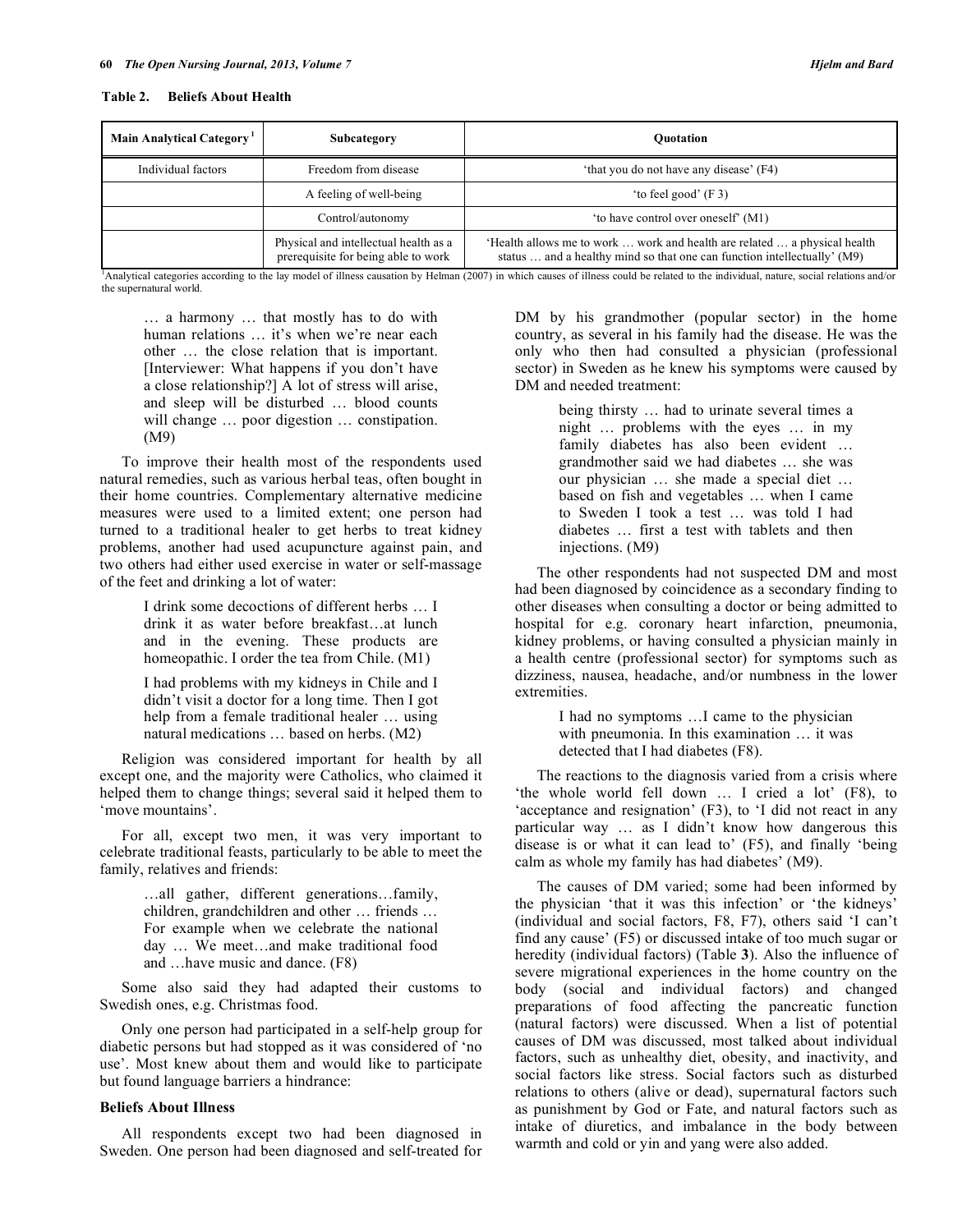| Main Analytical Category <sup>1</sup><br>Number of Statements (n) | Subcategory                                                | Ouotation                                                                                                                                                               |  |  |  |
|-------------------------------------------------------------------|------------------------------------------------------------|-------------------------------------------------------------------------------------------------------------------------------------------------------------------------|--|--|--|
| <b>Factors Related to the Individual (38)</b>                     |                                                            |                                                                                                                                                                         |  |  |  |
|                                                                   | Intake of sugar                                            | 'I didn't know exactly, thought that it was because one<br>used sugar or  ate too much chocolate or sweets  I<br>used to drink coffee  with three spoons of sugar'      |  |  |  |
|                                                                   | Heredity                                                   | 'has to do with the family, my mother had diabetes and my sisters and brothers $\ldots$ '                                                                               |  |  |  |
|                                                                   | Heredity. <sup>2</sup>                                     |                                                                                                                                                                         |  |  |  |
|                                                                   | Unhealthy dietary habits. <sup>2</sup>                     |                                                                                                                                                                         |  |  |  |
|                                                                   | Obesity. <sup>2</sup>                                      |                                                                                                                                                                         |  |  |  |
|                                                                   | Pancreatic diseases. <sup>2</sup>                          |                                                                                                                                                                         |  |  |  |
|                                                                   | Inactivity. <sup>2</sup>                                   |                                                                                                                                                                         |  |  |  |
|                                                                   | Infections. <sup>2</sup>                                   |                                                                                                                                                                         |  |  |  |
|                                                                   | Pregnancy. <sup>2</sup>                                    |                                                                                                                                                                         |  |  |  |
|                                                                   | Imbalance between warmth/cold or yin/yang. <sup>2</sup>    |                                                                                                                                                                         |  |  |  |
| <b>Factors Related to Nature (3)</b>                              |                                                            |                                                                                                                                                                         |  |  |  |
|                                                                   | Decreased pancreatic function due to intake of margarine.  | 'as the pancreas works less well and the production of<br>insulin decreases. Since I came to Sweden 25 years ago<br>and started to cook with margarine  it's not good'. |  |  |  |
|                                                                   | Intake of diuretics. <sup>2</sup>                          |                                                                                                                                                                         |  |  |  |
| <b>Factors Related to the Social Sphere (12)</b>                  |                                                            |                                                                                                                                                                         |  |  |  |
|                                                                   | Stress <sup>2</sup>                                        |                                                                                                                                                                         |  |  |  |
|                                                                   | Disturbed relations to others, alive or dead. <sup>2</sup> |                                                                                                                                                                         |  |  |  |
|                                                                   | Factors Related to the Individual and Social Sphere (3)    |                                                                                                                                                                         |  |  |  |
|                                                                   | The physician has informed about the cause                 | ' they said - the physician - it was this infection'                                                                                                                    |  |  |  |
|                                                                   | Experiences in the home country causing mental trauma      | ' what I experienced in my home country. Such shocks<br>where horror is involved  can cause big changes in the<br>organism  mental illness, depressions '               |  |  |  |
| Factors Related to the Supernatural Sphere (4)                    |                                                            |                                                                                                                                                                         |  |  |  |
|                                                                   | Fate $^2$                                                  |                                                                                                                                                                         |  |  |  |
|                                                                   | Punishment from God <sup>2</sup>                           |                                                                                                                                                                         |  |  |  |
| Don't Know (1)                                                    |                                                            |                                                                                                                                                                         |  |  |  |
|                                                                   | No cause <sup>1</sup>                                      | I can't find any cause                                                                                                                                                  |  |  |  |

#### **Table 3. Beliefs About Causes of Diabetes Mellitus**

<sup>1</sup>Analytical categories according to the lay model of illness causation by Helman (2007) [15], in which causes of illness could be related to the individual, nature, social relations and/or the supernatural world.

<sup>2</sup>Findings from discussions of a list of potential causes of diabetes mellitus.

 In general, limited knowledge was demonstrated when discussing what happens in the body when one has DM, the effects of insulin, the pancreatic function and the action of antidiabetic drugs. However, knowledge about medications was better in those treated with insulin. Most named DM 'sugar disease' and knew that it was related to 'lack of insulin'. Only one person said that medications 'influence the level of blood glucose' and another that 'if one does not manage the diabetes there is a series of complications, kidneys, heart, eyes … ' (F5). Most perceived DM to be lifelong, while one claimed it was related to chance and another hoped for the development of a cure. The

respondents did not express any future fears of the disease, with two exceptions who discussed worries about complications such as amputations, blindness, and disablement.

 Participants stated that lifestyle changes was the problems they experienced following the disease:

> …the change we had to go through. As with the diet, for example, change all dietary habits … Give up all the good things … Meals have become more regular, breakfast, lunch …(F8)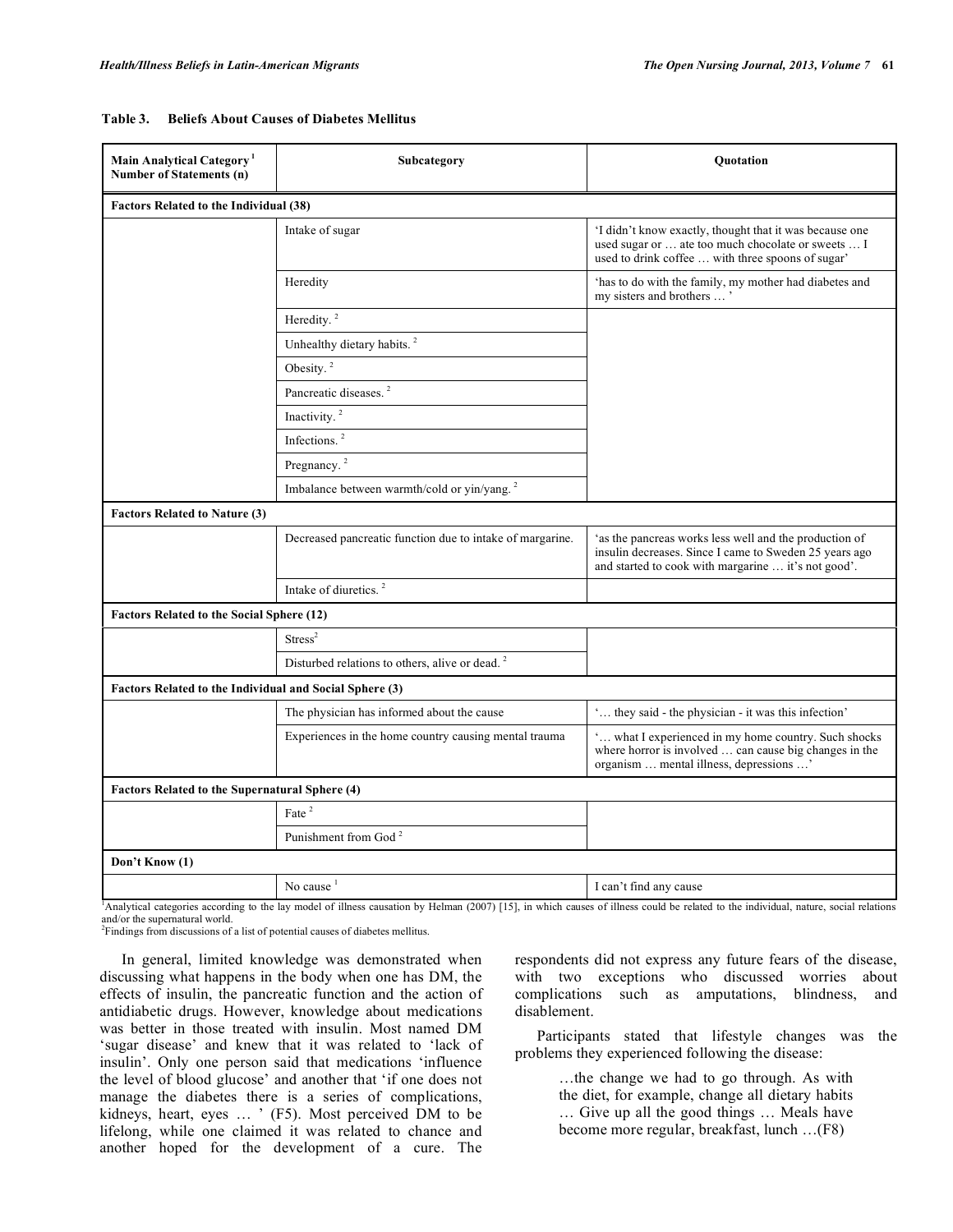Others discussed medical problems such as poor blood circulation, loss of memory and shortness of breath during the night, and endocrinological problems with changed temper, being more aggressive.

#### **Self-Care and Care-Seeking Pattern**

 Respondents spoke about being informed about regular check-ups, mostly 'twice a year' which they claimed to follow. Advice about foot care varied. Some said 'you need to check your feet' (M2), others had been informed about 'caring for the feet but not how' (F5) and some said they had not received any information. Thus, limited information was demonstrated.

 Most had been informed about self-monitoring of blood glucose but the frequency varied, and some said that blood glucose was only checked by health professionals. However, only three persons made regular controls. Some claimed they could learn how their blood glucose was by 'measuring (blood glucose) myself many times a day … I feel calm when I see how the glucose is. So I really have control of these figures' (M9), while others relied on health care staff, 'following these controls by the district nurse' (F6).

 When discussing dietary recommendations the content varied but most had been informed about reduction of fat and increased intake of vegetables rich in fibres. Only one claimed to have been informed about the importance of regular meals. All claimed to follow advice received, although some admitted it was sometimes problematic.

> …advised to eat more vegetables…And white meat, chicken, fish and turkey … I have another enemy … I am obese…have problems getting rid of it. (M1)

 All had been told about the importance of exercises, such as 'walking a lot' and claimed 'I follow all advice' (F8). This was also evident concerning intake of medications and 'always at the same time, half an hour before the meal' (F5). There was one exception, a woman who said:

> I haven't eaten them (antidiabetic drugs) for 3 months. But I eat pills, I'm going to buy them again now … I haven't had enough money to buy them. It's so expensive. (F4)

 Common health problems in DM included: impaired glycaemic control, hyperglycaemia, repeated episodes of hypoglycaemia, gastrointestinal infection, common cold and pharyngitis, urinary infection, foot problems (crawling, burning, decreased sensitivity, wounds), spasm in the calf, hypertension and albuminuria. A pattern was evident here, as most respondents identified the causes of the problems, used self-care measures (individual factors), and sought help from health care staff (physicians and nurses) in the professional sector if needed. In case of a common cold and pharyngitis or gastrointestinal infection, respondents described self-care measures such as home remedies, mainly using herbs, e.g. mint, camomile (natural factors), to make tea. Drinking warm beer with salt was also tried.

> Now when I have a slight cold … I make lemon water … in the evening…milk with some kind of herb…(F6)

There's an infection in my stomach. I don't take any medication, instead I drink green tea with…lemon and honey … and rest. [Interviewer: Have you ever sought help for this?] Yes, the family doctor. He said it was normal. (M9)

 The contact with health care staff managing their DM was perceived as unproblematic, except that some wanted more follow-ups, more written information and in their own language (Spanish). Suggestions for improvement included ability to communicate with health care staff in their mother tongue.

> …no particular problems … the care is good but we lack … written information. With X (Spanish-speaking nurse) it is easier … if you don't manage yourself she tells you sharply … when you go to buy food there's not much that suits diabetics. (M2)

#### **DISCUSSION**

 This study is unique as it explores individual beliefs about health and illness in Latin American migrants and their influence on self-care and care-seeking behaviour. The main findings showed that health was viewed from a pathogenetic or a salutogenetic perspective (freedom from disease or feeling of well-being), being autonomous and able to work. Limited budget related to the cost of diabetes medications and food affected health. Individual factors such as diet, exercise and compliance with advice, and social factors with good social relations and avoidance of stress, were considered important for health and major factors causing DM. Natural remedies, particularly different herbs, were frequently used in active self-care, and help from health professionals was sought to a limited extent.

 In this study beliefs about health were expressed both from a pathogenic and a salutogenetic point of view [18], and from an action-theory point of view [19] illustrated by the ability to be independent/autonomous, controlling the situation and being able to work. Health is then defined as being able to act in accordance with one's own plan or goal in life under the prevailing environmental restrictions [19]. Previous studies of migrants with DM living in Sweden have shown the importance of having a job and being active for experiencing good health [3, 4]. Unemployment and experiencing immigrant status are common in non-European immigrants, mainly refugees [20], and contribute to perceived stress leading to poor glycaemic control and bad mood, which might cause conflicts within the family and start a vicious circle negatively affecting the disease [4]. This needs to be recognised and prevented in order to promote health in diabetic subjects.

 When studying beliefs about health, individual and social factors expressed as a healthy lifestyle (appropriate diet, exercise, compliance with advice) and good social relations and avoidance of the stress often related to severe migrational experiences, were considered important to promote and maintain health. In comparison to results from other migrant groups previously studied in Sweden, Ex-Yugoslavians and Middle Easterners [3, 4], this pattern was repeated throughout the interviews. The focus on relations to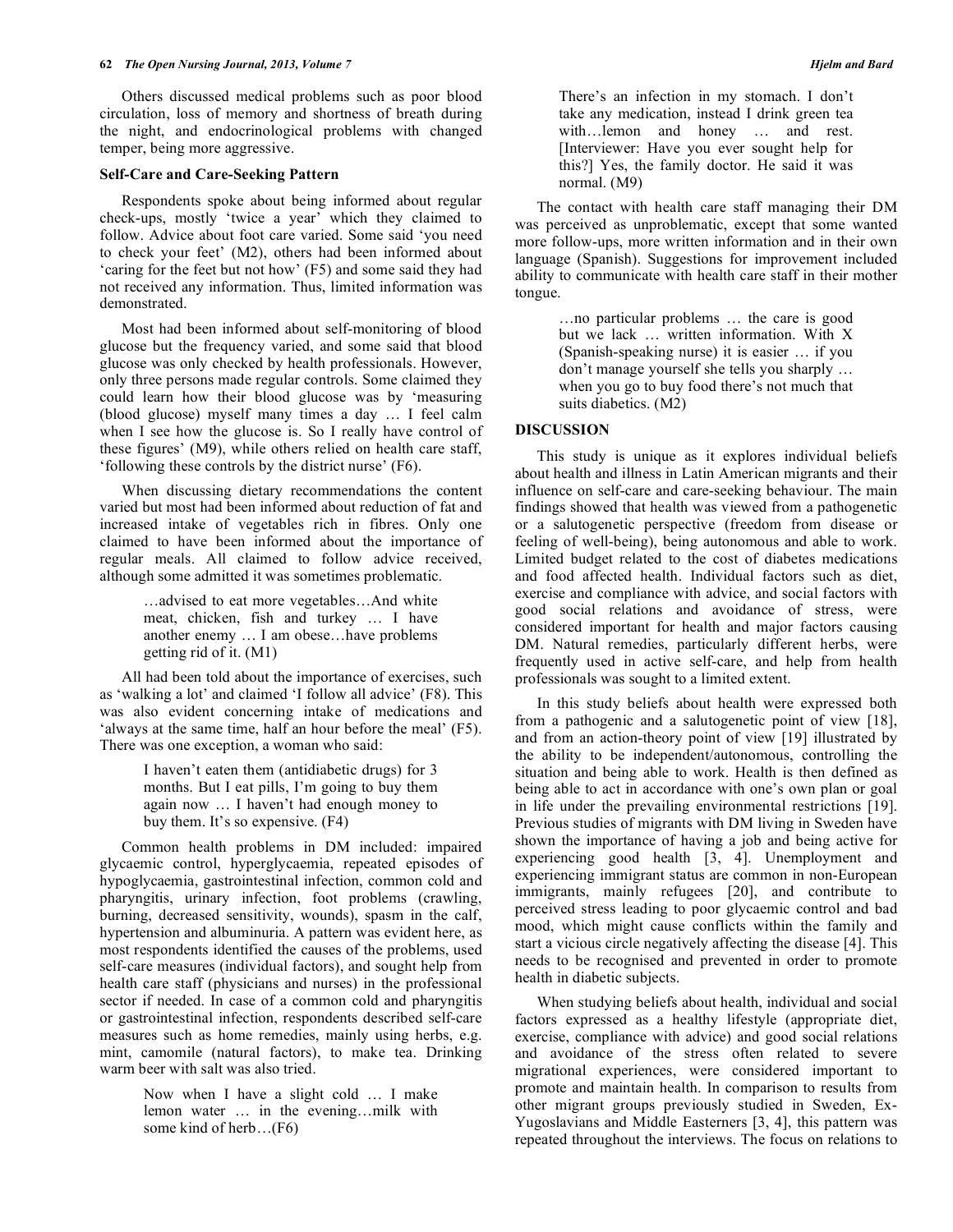others is possibly explained by the fact that all respondents reported being refugees and had experienced different types of persecution, torture, loss of home, and other severe events related to migration. Latin American refugees have reported high degrees of psychological distress, possibly explained by experiences before and during the migration, but also the great geographical and cultural distance in perceived relations with Swedes [21]. Alienation, social degradation and social isolation have been described by Latin American refugees living in Sweden. It could also be related to the origin of the respondents in cultures described as collectivistic [22], where the role of kin and extended family members and thus, relations to others, is well documented [23, 24]. Immigrants have to deal not only with the chronic disease but also broken or weak social networks [25, 26], lack of social support, social isolation and alienation in a foreign culture [27].

 The respondents in this study showed active self-care behaviour with additional limited help sought from health professionals and others in the professional *vs* popular sector. Frequent use of natural remedies, particularly herbs, was said to improve and restore health. Thus, their healthrelated behaviour was similar to the active self-care behaviour and healthy lifestyle found in Swedes with DM, in contrast to migrants from the Middle East, who seek information and have a low threshold for seeking care, and Ex-Yugoslavians who rely on health care staff for help and have a passive attitude to self-care [3, 4]. On the other hand, they showed similarities to Ex-Yugoslavians who also frequently used herbal remedies as a complement to prescribed medication. Previous studies of Mexican Americans [12, 28] and Nicaraguans [29] have shown frequent use of herbal remedies for a variety of symptoms, often along with or instead of prescribed medications. Countries in Latin America have a deeply ingrained history of using herbal remedies. Home and herbal remedies may be significantly cheaper and more easily available to patients than allopathic medication [28, 29]. In the present study respondents indicated the economic factors as important for health, since medications and food for DM are costly. Need for economic support has previously been claimed in foreign-born persons with DM living in Sweden [30] as the costs of healthy food (e.g. vegetables, bread rich in fibre, low in fat) are higher than for other types of food. Many foreignborn persons in Sweden, particularly non-Europeans, live in strained economic circumstances due to dependency on social allowance, low pensions, and unemployment [20] which needs to be considered in diabetes care. Cooperation with social workers should be undertaken to assist with adequate support [30]. Further, it is of the utmost importance to assess patients' use of herbal remedies, particularly if used as an alternative to allopathic medicine [28, 29], to avoid a switch between different caregivers that might interrupt compliance and glycaemic control, negatively affecting health [31]. Nurses need to elicit information about use from patients in a sensitive and non-judgemental manner, as many users believe that health care providers would admonish them for it and thus do not inform about the treatments used [28]. It is also important to check whether there could be any kind of interactions that need to be prevented.

 Although the results indicated limited knowledge about DM, insulin and pancreatic function, knowledge of the causes of DM varied but was adequate. A combination of individual factors, e.g. unhealthy diet, obesity and pancreatic diseases, and social factors such as stress and experiences of severe events related to migrational experiences were mainly stated. Thus, this migrant group differs in beliefs about illness from the previously studied Ex-Yugoslavians and Middle Easterners, indicating limited knowledge and mainly focusing on supernatural factors such as the influence of Fate and the will of Allah, but is similar in also focusing on the stress caused by migration [2-4]. The findings from the open-ended questions were rather limited in content and focused on individual and social factors (pancreatic function, diet, severe events related to migration) and some were unsure of the cause. When a list of potential causes was additionally discussed, the pattern persisted but the content was extended with other social factors such as stress and relations to others, influence of supernatural forces (Fate, the will of God) and natural factors (treatment with diuretics). Thus, the whole spectrum of main causes described by the lay theory model of illness causation by Helman [15] was illustrated and, as in previous studies of Mexican Americans living in the USA [11, 12], both folk and biomedical perspectives were held. The previously described cause of diabetes expressed as *susto* - fright or scare [11, 12] - might be similar to the experiences described of severe events related to migration but expressed in another way. The assumptions made in the lay theory model of illness causation that non-westerners mainly tend to focus on supernatural and social factors and thus have a fatalistic view of the disease and an external locus of control [32], are not supported by the findings in this study. The active self-care pattern in addition demonstrates the contrary, and an internal locus of control [32] is essential for good management of DM. As previously concluded [3, 4], it is important to assess the individual's own beliefs and avoid crude generalisations among persons of different origin. Nurses should incorporate in their practice a discussion of alternative treatments as well as other components of the patients' explanatory models [33].

 It is noticeable that the respondents in general claim to follow advice for self-care but to have received limited advice about foot care and regular meals. It may be wondered whether they have received advice or limited advice or not understood the advice given. In any case, there was a call for information and communication in their own language which needs to be supported, as previously demonstrated in studies of foreign-born diabetic persons' own perceptions of the content of and desire for support [30].

The number of participants  $(N=9)$  is limited but the analysis of data showed that saturation was reached [13]. The sample included more women than men (n=6 *vs* 3), which reflects how prevalence of DM has increased in women of reproductive age, and due to differences in lifeexpectancy there are more women than men with diabetes in older age groups [7]. Gender is not problematised in this study, as it is a first explorative step, which is a limitation as dissimilarities might be revealed and need to be further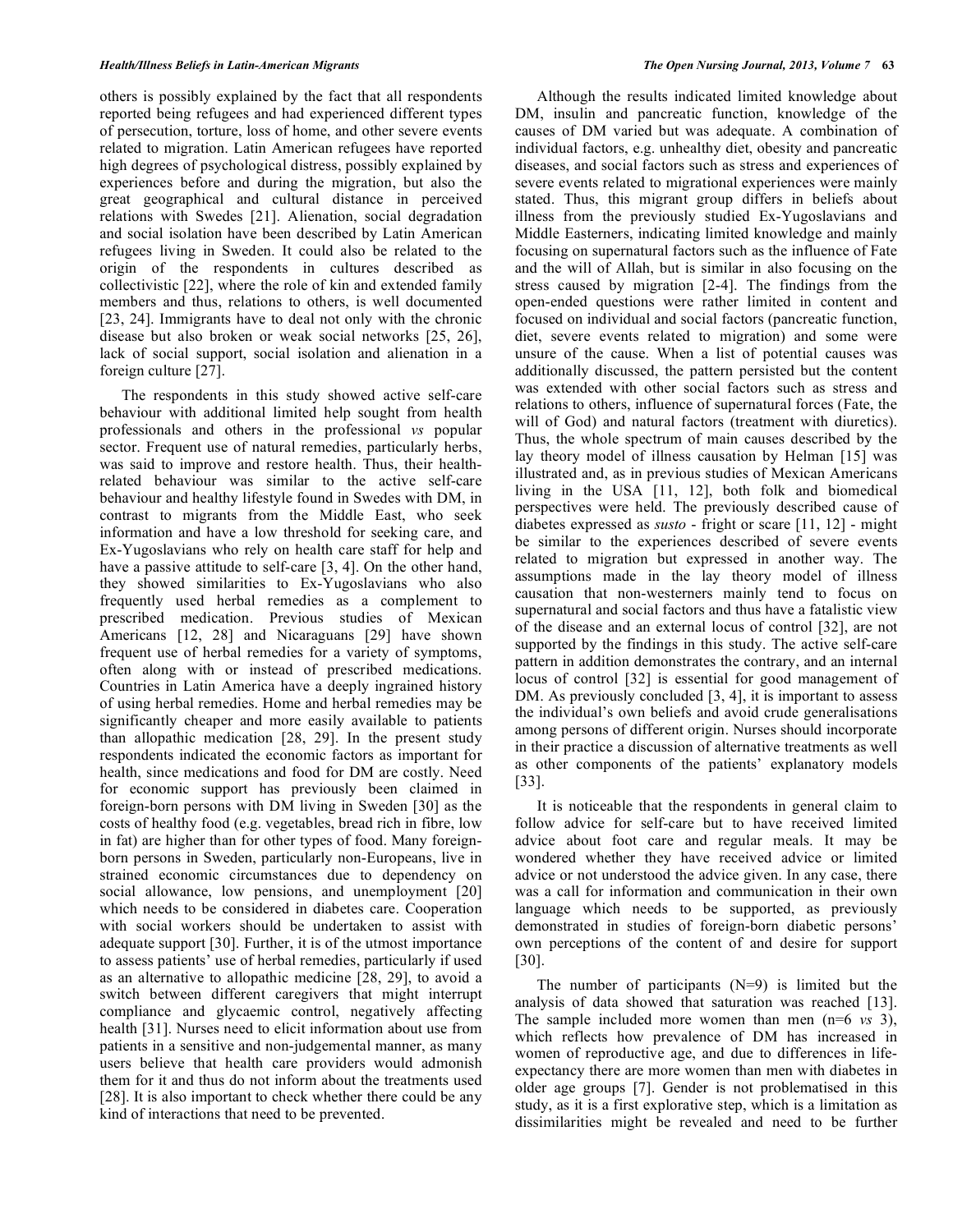investigated. Results of qualitative studies might be seen as limited concerning the possibility to generalise findings [17]. In this study the aim was to disclose different beliefs in a group of persons with DM and to find unique understandings instead of data generalisable to the whole population. Qualitative data are transferable to other similar groups if carefully collected and analysed [17]. It is important to consider that the study population included persons identifying themselves as refugees and that persons with other types of migrational background might differ. However, the findings give perspectives that are important to elicit in assessing beliefs to plan for individualised care.

## **CONCLUSION**

 Both biomedical and traditional explanations were found, and active self-care behaviour with frequent use of herbal remedies. Economic factors were considered important for health, and costly diabetes diet and medications had a negative influence. It is important to assess the individual's own beliefs, and health professionals, particularly nurses, should incorporate in their practice a discussion of alternative treatments and other components of the patients' explanatory models and cooperate with social workers to consider the influence of finances and migrational experiences on health.

### **CONFLICT OF INTEREST**

 The authors confirm that this article content has no conflict of interest.

# **AUTHOR CONTRIBUTIONS**

Study design: KH

Data collection and analysis: KH, KB

Manuscript preparation: KH, KB

#### **ACKNOWLEDGEMENTS**

 This work was supported by grants from the Faculty of Medicine, Lund University, the Swedish Foundation for Health Care Sciences and Allergy Research (Vårdalstiftelsen), the Swedish Diabetes Association (Svenska Diabetesförbundet), and the research profile AMER (Arbetsmarknad, Migration, och Etniska Relationer; Labour Market, Migration and Ethnic Relations), Växjö University.

# **REFERENCES**

- [1] Irving G, Mosca D. Future capacity needs in managing the health Aspects of migration*.* International Organization For Migration (IOM), 2010. [cited: 2012 August 15] Available from: http://publi cations.iom.int/bookstore/free/WMR2010\_capacity\_nee ds\_health\_aspects.pdf
- [2] Hjelm K, Nyberg P, Isacsson Å, Apelqvist J. Beliefs about health and illness essential for self-care practice: a comparison of migrant Yugoslavian and Swedish diabetic females. J Adv Nurs 1999; 30: 1147-59.
- [3] Hjelm K, Bard K, Nyberg P, Apelqvist J. Religious and cultural distance in beliefs about health and illness in diabetic women of different origin living in Sweden. Int J Nurs Stud 2003**;** 40:627-43.
- [4] Hjelm K, Bard K, Nyberg P, Apelqvist J. Beliefs about health and diabetes in men with diabetes mellitus of different origin living in Sweden. J Adv Nurs 2005; 50: 47-59.
- [5] Hjelm K, Mufunda E. Zimbabwean diabetics' beliefs about health and illness: an interview study. BMC Int Health Hum Rights 2010; 10: 7.
- [6] Glanz K, Rimer B, Lewis F. Health behaviour and health Education: theory, research, and practice.  $3<sup>rd</sup>$  ed. San Francisco: Jossey-Bass 2002.
- [7] International Diabetes Federation. Diabetes Atlas. 4<sup>th</sup> ed. 2009. [cited: 2012 August 15]. Available from: www.diabetesatlas.org.
- [8] Leininger MM, McFarland MR. Culture care diversity and Universality: A worldwide nursing theory.  $2<sup>nd</sup>$  ed. Boston: Jones and Bartlett 2006.
- [9] SOS (2011) Sveriges Officiella Statistik. Befolkningsstatistik. (Official Statistics of Sweden. Population Statistics) 20111231.
- [10] Svanberg I, Tydén M. Tusen år av invandring: En svensk kulturhistoria. (A thousand years of immigration: A Swedish cultural history). Stockholm: Gidlunds bokförlag 1992.
- [11] Alcozer F. Secondary analysis of perceptions and meanings of type 2 diabetes among Mexican American women. Diabetes Educ 2000; 26:785-95.
- [12] Jezewski MA, Poss J. Mexican Americans' explanatory model of type 2 diabetes. West J Nurs Res 2002; 24:840-58.
- [13] Krueger RA, Casey MA. Focus groups: A practical guide for applied research. 4<sup>th</sup> ed. London: Sage Publications 2009.
- [14] Krippendorff K. Content analysis: An introduction to its methodology. London: Sage Publications 2004.
- [15] Helman C. Culture, health and illness. London: Butterworth & Co 2007.
- [16] Kleinman A. Patients and healers in the context of culture. London: University of California Press, Ltd 1980.
- [17] Patton MQ. Qualitative research & evaluation methods.  $3^{rd}$  ed. London: Sage 2004.
- [18] Antonovsky A. Unraveling the mystery of health. San Francisco: Jossey-Bass Inc. 1987.
- [19] Pörn I. Health and adaptedness. Theor Med Bioeth 1993; 14: 295- 303.
- [20] Socialstyrelsen. Folkhälsorapport,.2009 (The National Board of Health and Welfare. Public Health Report). [cited: 2012 August 15]. Available from: http://www.socialstyrelsen.se/Lists/Artikelkat alog/Attachments/849 5/2009-126-71\_200912671.pdf
- [21] Sundquist J. Refugees, labour migrants and psychological distress. A population-based study of 338 Latin-American refugees, 161 south European and 396 Finnish labour migrants, and 996 Swedish age-, sex- and education-matched controls. Soc Psychiatry Psychiatr Epidemiol 1994; 29: 20-4.
- [22] Hofstede G. Culture's consequences: International differences in work-related values. London: Sage Publications 1984.
- [23] Hurtado A. Variations, combinations, and evolutions: latino families in the United States. In: Zambrana RE, Ed. Understanding Latino families: Scholarship, policy and practice. London: Sage Publications Inc. 1995.
- [24] Pernice-Duca FM. An examination of family and social support networks as a function of ethnicity and gender: A descriptive study of youths from three ethnic reference groups. J Youth Stud 2010; 13:391-402.
- [25] Hull H. Migration, adaptation and illness: a review. Soc Sci Med 1979; 13: 25-36.
- [26] Kirkcaldy K, Wittig U, Furnham A, Merbach M, Siefen RG. Migration und Gesundheit: Psychozociale Determinanten. Bundesgesundheitsblatt Gesundheitsforschung Gesundheitsschutz 2006; 49: 873-83.
- [27] Andersson J. Immigrant women speak of chronic illness: the social construction of the devalued self. J Adv Nurs 1991; 16: 710- 17.
- [28] Poss E, Jezewski MA, Stuart AG. Home remedies for type 2 diabetes used by Mexican Americans in El Paso, Texas. Clin Nurs Res 2003; 12: 304-21.
- [29] Ailinger R, Molloy S, Zamora L, Benavides C. Herbal remedies in a Nicaraguan Barrio. J Transcult Nurs 2010; 15: 278-82.
- [30] Berterö C, Hjelm K. Social support as described by foreign-born persons diagnosed with type 2 diabetes mellitus and living in Sweden. Nurs Health Sci 2010; 12: 507-14.
- [31] Srinivas G, Suresh E, Jagadeesan M, Amalraj E, Datta M. Treatment-seeking behaviour and compliance of diabetic patients in a rural area of South India. Ann NY Acad Sci 2002; 958: 420- 4.